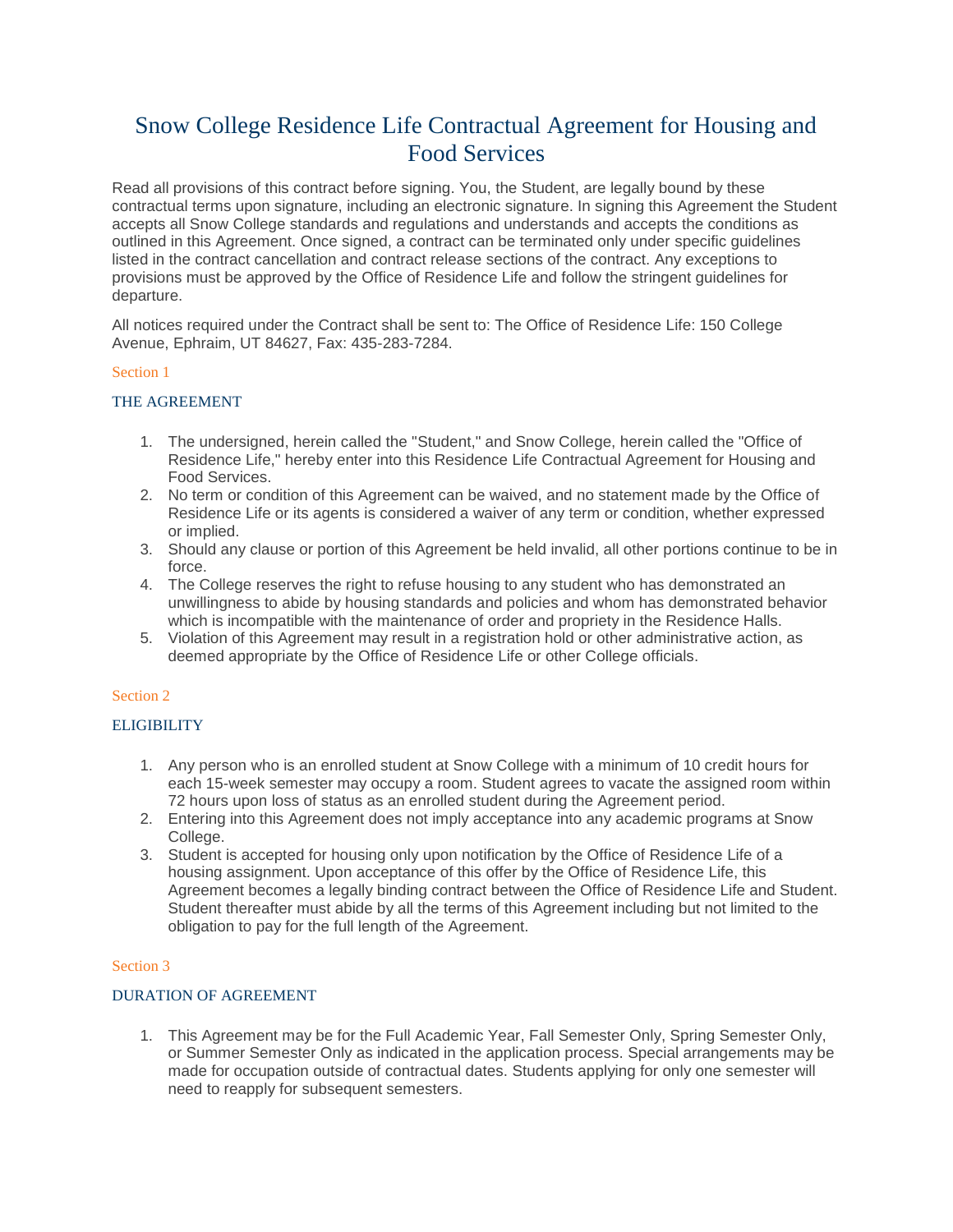- 2. If Student is a continuing enrolled student, Student may leave personal belongings in his/her assigned room during Thanksgiving, Semester/Winter Break, and Spring Break, at no charge. However, Snow College is not responsible for theft, loss or damage to any items left in the Residence Halls.
- 3. **Full Academic Year Contract:** Student may move in four (4) days before the beginning of Fall Semester and may occupy the room until noon on the Monday after Finals for Spring Semester.
- 4. **Fall Only Contract:** A Student requesting a Fall Only Contract will pay an additional \$150 above the regular semester room rate. Student may move-in four (4) days before the beginning of Fall Semester and occupy the room until noon on the Monday after Finals for Fall Semester.
- 5. **Spring Only Contract:** A Student requesting a Spring Only Contract may move-in the Saturday prior to the first day of classes for the semester and may occupy the room until noon on the Monday after Finals for Spring Semester.
- 6. **Summer Only Contract:** A Student requesting a Summer Only Contract may move-in the Wednesday following commencement and may occupy the room until noon on the Monday after Finals for Summer Semester.
- 7. **Semester/Winter Break:** A Student wishing to occupy his/her room will need to apply and pay the daily rate of stay prior to the semester closing. This Agreement does not provide housing for the Semester/Winter Break period.
- 8. Students opting to stay for Semester/Winter Break in the Residence Halls must abide by all Residence Life policies and regulations as outlined in the Residence Life Handbook and in this Agreement. Students shall not host guests/visitors overnight during the Semester/Winter Break period.
- 9. Student is liable for all fees for the entire length of the Contractual Agreement regardless of occupancy.

# Section 4

# APPLICATION AND ACCEPTANCE PROCESS

- 1. Student must complete the online application for on-campus housing, pay the \$50 on-refundable Application Fee and \$200 Reservation Fee and agree to all contract terms. This action constitutes an offer to live in Snow College housing in accordance with all the terms and conditions of this Agreement, the Residence Life Handbook and the Student Code of Conduct.
- 2. When the Office of Residence Life accepts the offer, Student will receive an email containing the signed contract. Students may then log into the housing application to review his/her room assignment.
- 3. Student may select his/her room through the online application process until July 31st, after which time the Student will no longer be able to select a room in the StarRez portal, instead the Office of Residence Life will select a room for the student based off the preferred housing options selected in the application if possible.

## Section 5

# STUDENT RESPONSIBILITIES

- 1. Student agrees to abide by all terms of this Agreement and referenced documents including the Snow College Code of Conduct, Residence Life Handbook, the terms of the online Student Housing Application and any posted Residence Life procedures and policies including changes. It is the responsibility of Student to know and comply with all such policies and procedures.
- 2. Student agrees to conduct him/herself in a manner that is conducive to promoting a positive environment for those students residing in the Residence Halls.
- 3. Student agrees to pay in full all housing and meal costs assigned by Snow College.
- 4. It is the responsibility of the Student to secure his/her room/apartment/suite at all times.
- 5. Student is responsible for any violations that occur in his/her assigned living space.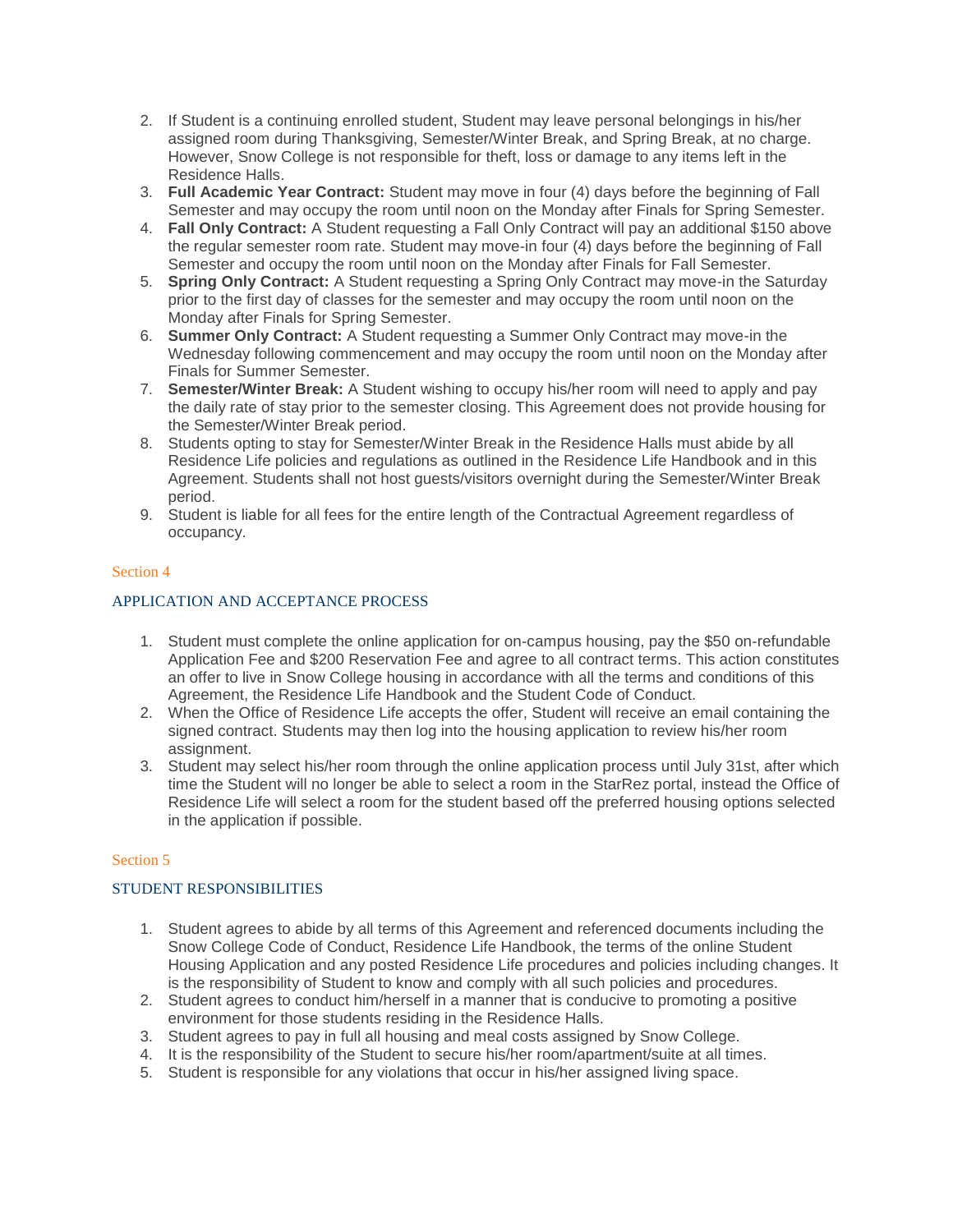- 6. Student agrees to not damage the room or any other living area and to leave them clean and in their original condition when vacating the rooms. Student agrees that if he/she fails to do this he/she will be liable for all damages and repair costs.
- 7. Student agrees to acquire renter's insurance or extended family insurance to cover his/her belongings. Student acknowledges that Snow College is not responsible for theft, loss, damage or destruction of Student's personal belongings.
- 8. Student agrees that he/she will live in the assigned room until the Office of Residence Life changes the assignment. Student understands and agrees that he/she cannot transfer, without approval of the Office of Residence Life, and cannot sublet his/her room assignment.
- 9. Student agrees to abide by the Guest and Visitation policy outlined in the Residence Life Handbook.
- 10. Student agrees to checkout properly with a Resident Assistant at the end of his/her contract, failure to do so will result in a \$150 improper checkout fee and subsequent fees for property removal, (i.e. lost keys or damages to the living space).

# Section 6

# PAYMENT/RESERVATION FEE

- 1. The Student must pay the \$50 Application Fee and \$200 reservation fee when applying for housing. The Application Fee is not refundable. The Reservation Fee may be refunded only as outlined in Section 8 of this Agreement.
- 2. The Student agrees to be on a payment plan or paid in full, before the end of the 5th day of each semester. Failure to do so may result in, but is not limited to the following; administrative action, eviction, registration hold, etc.
- 3. The Student is responsible to contact the campus Cashier's Office prior to these payment deadlines to resolve any issues or concerns related to payment.
- 4. The Residence Hall housing \$200 Reservation Fee must be paid upon application. The Reservation Fee will be applied to the Student's account during the 4th week of the semester for Fall Only, Spring Only and Summer Only contracts. For Academic Year contracts, the Reservation Fee will be applied during the 4th week of the spring semester.
- 5. The Student agrees that in the event of damage to the common areas of the building where he/she resides, including, but not limited to; stairwells, hallways, windows, doors, laundry rooms, etc., where the responsible party is not identified, it will be the financial obligation of all the building's occupants to reimburse the College for the costs incurred to repair.
- 6. If Student is not accepted for housing the reservation fee will be returned with notification of nonacceptance.
- 7. If any monies/deposits/reservation fees are refunded or returned, the monies will be sent to the Student's account.
- 8. The Student must pay a \$5 Residence Hall Association Fee (RHA) that will be charged to the student's account. This fee goes towards programming and the RHA Club that every on-campus student is a member. This fee cannot be refunded regardless of cancellations.

## Section 7

# ROOM ASSIGNMENTS AND CONSOLIDATION

- 1. The Office of Residence Life will not discriminate in room assignments on the basis of race, color, creed, religion, national origin, disability or status with regard to public assistance.
- 2. Students with medical, psychological, learning or other disabilities desiring accommodations, academic adjustments or auxiliary aids should contact the Accessibility Resource Center, Room 241 Greenwood Student Center, phone number 435-283-7321. The Americans with Disabilities Act (ADA) Coordinator at the Accessibility Resource Center (ARC) determines eligibility for and authorizes the provision of appropriate services and aids.
- 3. Room assignments will be selected by the student during the application processes. If the Student does not select a room by July 31st, the Office of Residence Life will assign a room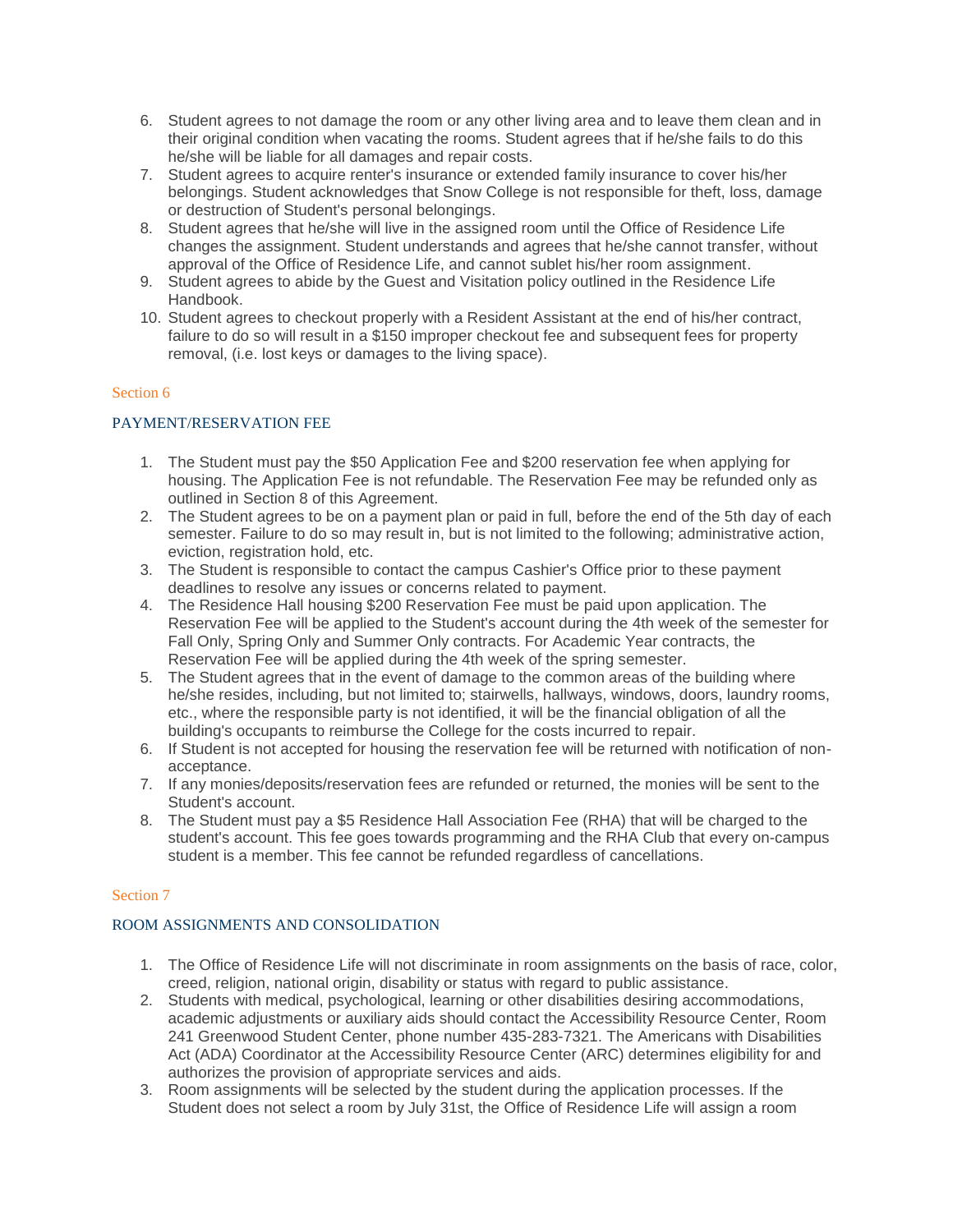based off the Students' selected preferences to the extent possible. No specific assignments based on Student's preferences are guaranteed. Failure to honor preferences will not void this Agreement.

- 4. All room and building changes must be requested by Student in writing to the Office of Residence Life. Room changes are subject to a \$35 administrative fee. All unauthorized room changes shall be subject to a \$200 charge to the Student's account in addition to other solutions. Further details regarding room changes are available in the Residence Life Handbook.
- 5. The Office of Residence Life reserves the right to reassign or consolidate rooms in the interest of order, safety, health, discipline, disaster; best use of facilities for the good of the Residence Halls; or for unresolvable incompatibility of roommates.
- 6. Students living in the Residence Halls or a portion of a Residence Hall room dedicated to a certain group may be reassigned by the Office of Residence Life if their cicumstances change.
- 7. The Office of Residence Life reserves the right to eliminate apartments, rooms or suites based on changes in occupancy and to reassign Student to another room.
- 8. Housing assignments are not transferable from one Academic Year to another. Students must reapply for housing each year or semester if a semester only contract was entered into.
- 9. The Student is required to live in the room to which he/she has been assigned, unless asked by the Office of Residence Life to move locations or a room change is approved as discussed above.
- 10. Students in a Fall Only Contract that leave belongings in his/her room after the Spring Semester has commenced will be charged the entire Spring Semester rate.

## Section 8

# CONTRACT CANCELLATION

- 1. Student may cancel the Agreement by submitting written notice of the cancellation via the cancellation/departure notification located online and submitted to the Office of Residence Life prior to checking out. Student must arrange a checkout appointment with his/her Resident Assistant 24 hours in advance prior to moving out. Failure to do so will result in an improper checkout fee of \$150 and possible cleaning/repair fees. Student will be held responsible for any remaining contractual financial obligations for the semester as follows.
- 2. Cancellations received prior to August 1 for Fall Only and Academic Year housing contracts; December 1 for Spring Only housing contracts; April 1 for Summer housing contracts will result in forfeiture of the \$200 reservation fee and \$50 application fee with no further housing charges.
- 3. Cancellation received after the cancellation deadlines will result in the Student owing 100% of his/her contract.

#### Section 9

#### CONTRACT RELEASE

- 1. All contract releases must go to a committee for approval; an application must be filled out and sent with the documentation and an explanation of the reasons for seeking contract release.
- 2. Failure to properly apply or provide all required documentation to the Financial Relief Committee within 30 days of checking out will result in the total contract being charged to the Student's account.

#### Section 10

#### CONTRACT TERMINATION/EVICTION

1. The Office of Residence Life may terminate this Agreement if the Student fails to comply with the terms of the Agreement, referenced documents or Snow College policies. No refunds will be granted to Students whose Agreement is terminated. The Student will remain liable for the full cost of his/her Agreement.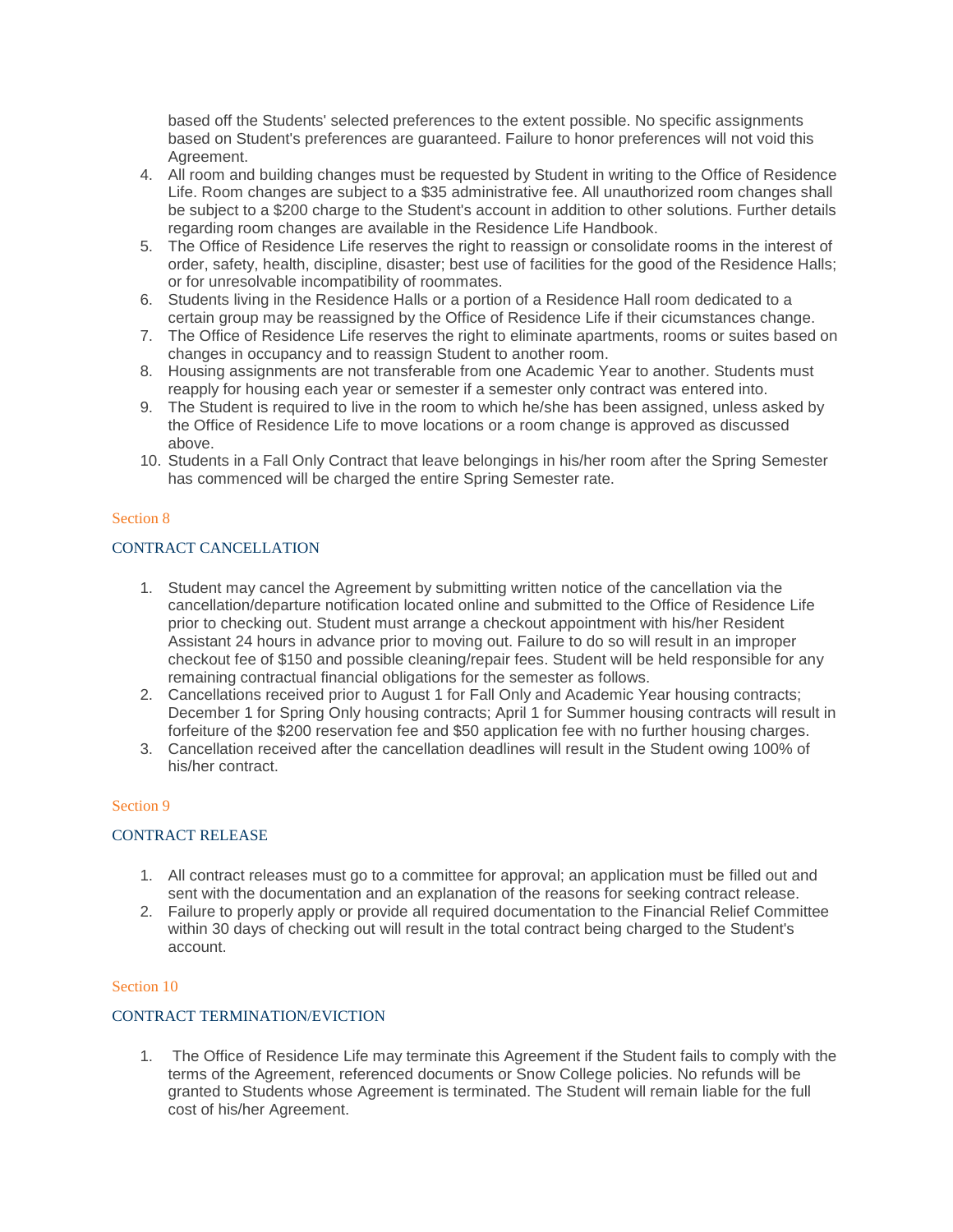- 2. In addition the Office of Residence Life may terminate this Agreement and give the Student written notice to quit the premises, for any of the following reasons:
- Non-compliance with policies and regulations of the Residence Halls and with the directions of the Residence Hall Staff acting in accordance with their assigned responsibilities, and/or noncompliance with any federal, state or local laws or regulations, including Snow College policies.
- Damaging rooms or other Snow College property including damage caused by student's guest(s).
- Behavior, which interferes negatively with the living-learning environment of the Residence Halls.
- False statements or misrepresentation by Student made in connection with the Residence Halls Contractual Agreement.
- Academic or behavioral discipline resulting in Student being barred from campus.
- Non-payment of rent or food charges.
- 1. Upon notice of termination, Student must vacate the room and may not visit the Residence Halls without written permission of the Director of Residence Life.
- 2. The Office of Residence Life reserves the right to terminate this Agreement if Student drops below 10 credit hours or is not attending classes, fails to make payments as required or for any other violations of the terms of this Agreement.
- 3. Any Student who is evicted from on-campus housing or has his/her Agreement terminated for disciplinary reasons will not be eligible to live in or visit Residence Life Halls at Snow College unless a formal appeal is made to the Office of Residence Life and approved.

## Section 11

## ROOM ENTRY/INSPECTIONS/SEARCHES

A. Office of Residence Life, as owner and operator of on-campus housing, reserves the right to control and monitor all portions of student housing to assure the safety of persons and other institutional purposes. The Student hereby consents to Residence Life personnel and its designees entering Student's room for the following reasons:

- 1. Without notice when there is a clear or apparent emergency, such as fire, serious injury or injury (including a report or belief thereof), or when a danger threatens persons or property.
- 2. Without notice when there are health and safety reasons including reports or reasonable suspicion of violations of law, College policies, procedures and rules, or this Agreement.
- 3. For routine maintenance or safety and sanitiation inspections. Any such inspections or entry, except in the case of emergencies, shall be announced in advance by the posting of a notice or via e-mail notification. The Student's absence will not prevent the carrying out of such maintenance or safety inspections. Inspections may take place without notice during break periods when rooms are not supposed to be occupied including the Semester/Winter Break.
- 4. When Student has requested a repair or filed a Maintenance Request, authorized personnel may enter in Student's absence for the purpose of making the repairs.
- 5. In order to secure the buildings, Residence Life staff will enter and check all resident's rooms during the semester breaks without notice.
- 6. If a roommate/suitemate moves out of a room, a member of the Residence Life staff may enter the room following the completion of the move to inspect for damages and insure space is suitable for a new occupant.
- 7. To verify that rooms are prepared for new occupants if a vacancy occurs.

B. Within all buildings, all common areas, including but not limited to entrances, lobbies and hallways, may be under surveillance at any time and are subject to entry by Snow College officials or public safety. Student and guests should expect no right to privacy in any common areas.

Section 12